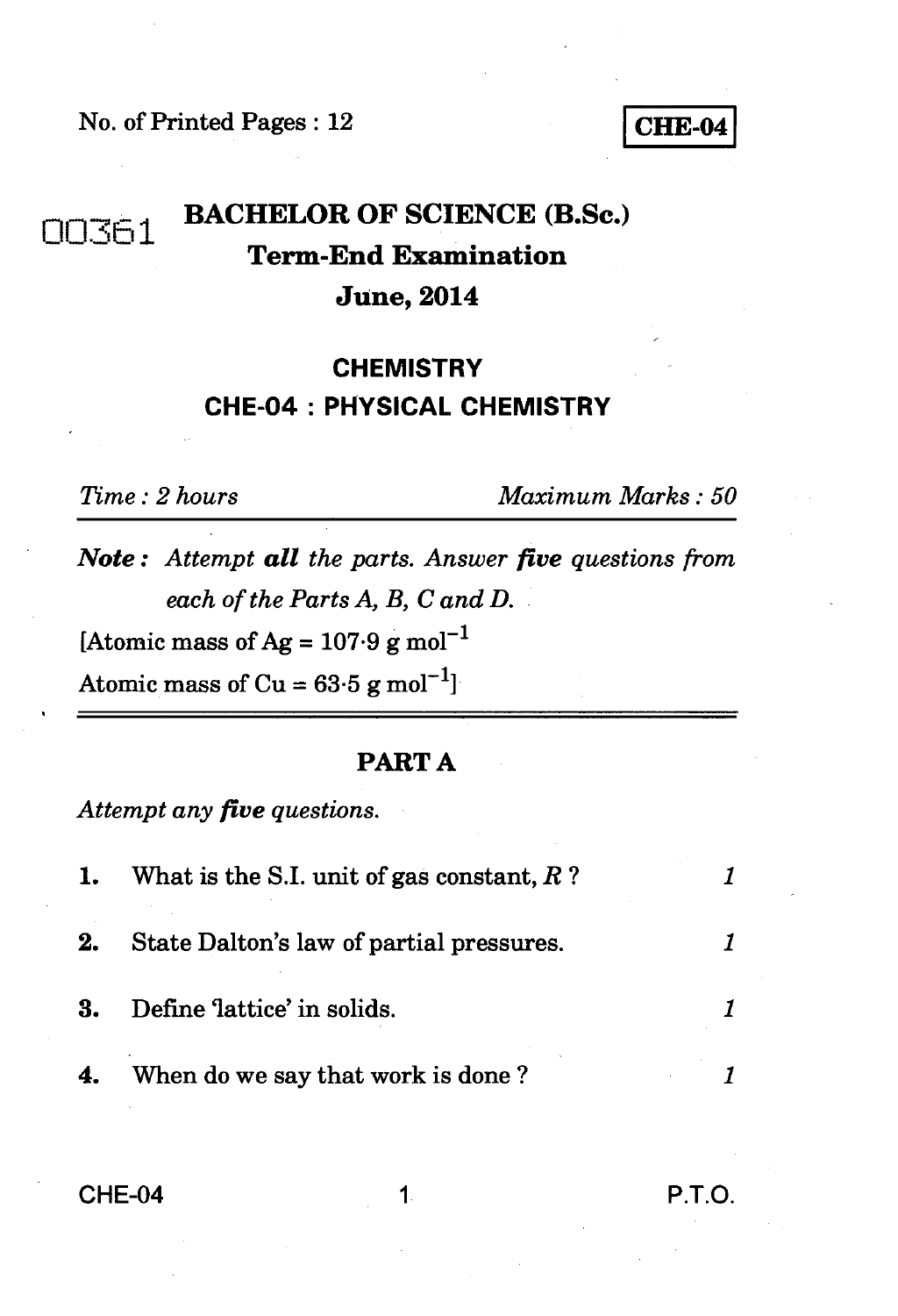- **5.** Why is the enthalpy of neutralization of any strong acid by any strong base, a constant quantity ? *1*
- 6. Can we separate the two components of a non-ideal solution by fractional distillation ?

 $\mathbf{1}$ 

 $\mathbf{1}$ 

7. Ethanol has lower boiling point than glycerol. Explain.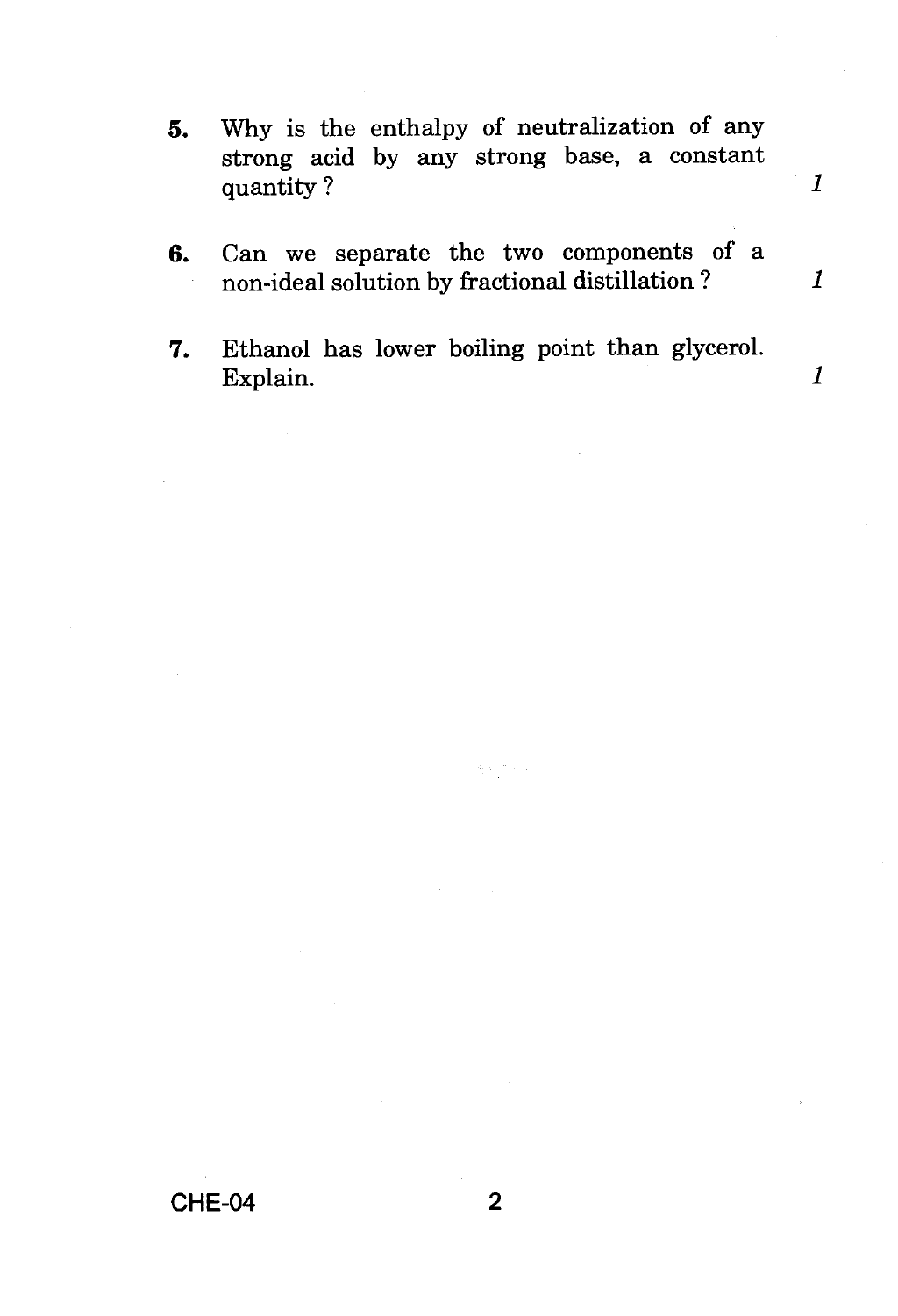#### **PART B**

*Attempt any five questions.* 

- 8. Calculate the average speed of  $CO<sub>2</sub>$  molecules at 300 K. *2*
- **9.** Derive the Maxwell relation  $\left(\frac{\partial \mathbf{T}}{\partial \mathbf{V}}\right)_{\mathbf{S}} = -\left(\frac{\partial \mathbf{P}}{\partial \mathbf{S}}\right)_{\mathbf{V}}$ starting from the equation  $dU = T dS - p dV$ . 2

10. Discuss the inhibition and poisoning of catalysts. *2* 

- 11. Calculate the cell potential of a Daniell cell at 298 K when the concentrations of  $\text{Zn}^{2+}$  and  $\text{Cu}^{2+}$ are 2 M and 1.5 M respectively.  $(Given : E<sup>o</sup> = 1.1 V)$  *2*
- 12. Write a short note on cleansing action of soaps and detergents. *2*
- 13. What is Tyndall effect ? *2*
- 14. How many atoms are there in a body centred cubic unit cell and a face centred cubic unit cell ? Explain. *2*

**CHE-04 3 P.T.O.**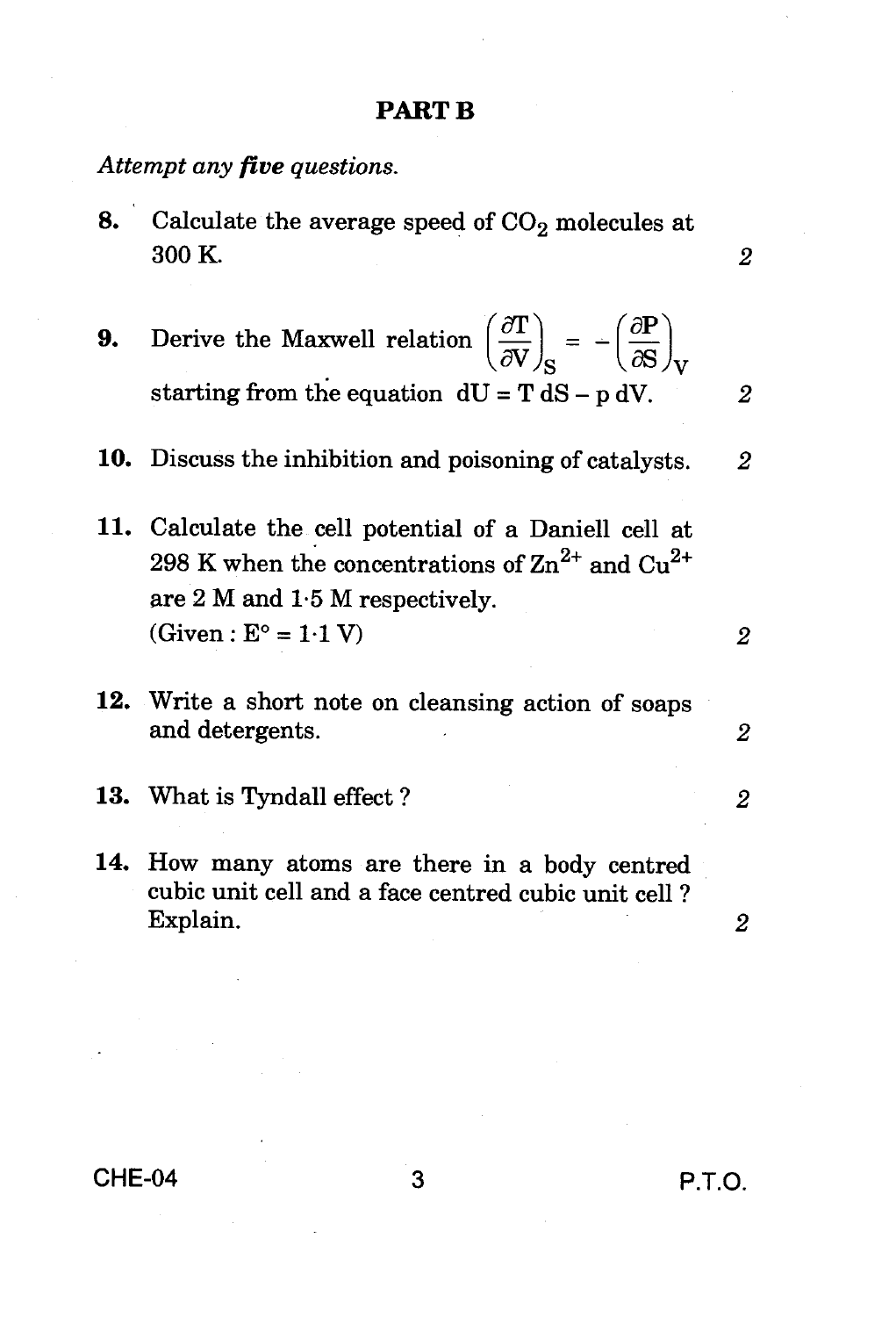### **PART C**

*Attempt any five questions.* 

- 15. Calculate the change in pH that occurs when  $1.0 \times 10^{-3}$  kg of sodium acetate is added to 0.0025  $dm^3$  of 0.15 M acetic acid. Given that  $K_a$  (acetic acid) =  $1.8 \times 10^{-5}$ . 3
- 16. The equation for the molar heat capacity of a gas is  $\bar{C}_p = (20 + 0.25 \text{ T}) \text{ J mol}^{-1} \text{ K}^{-1}$ . Calculate the heat necessary to raise the temperature of 4 moles of the gas from 27°C to 127°C at constant pressure. 3
- 17. Draw and discuss the phase diagram of water. 3
- 18. The equilibrium constant for the reaction

 $H_2(g) + S(g) \rightleftharpoons H_2S(g)$ 

is 25 at 900 K and 5 at 1000 K respectively. Calculate the standard enthalpy of the reaction. 3

- 19. Describe a button cell with suitable diagram and necessary equations. 3
- 20. What is 'chemiluminescence' ? Give its two examples. 3
- 21. Define 'colligative properties'. The boiling point of chloroform was raised by 0.320 K when  $5.15 \times 10^{-4}$  kg of an organic compound was dissolved in  $3.50 \times 10^{-2}$  kg of chloroform. Calculate the molar mass of the organic compound. Molal elevation constant for chloroform is  $3.90 \text{ K kg mol}^{-1}$ .  $3$

**CHE-04 4**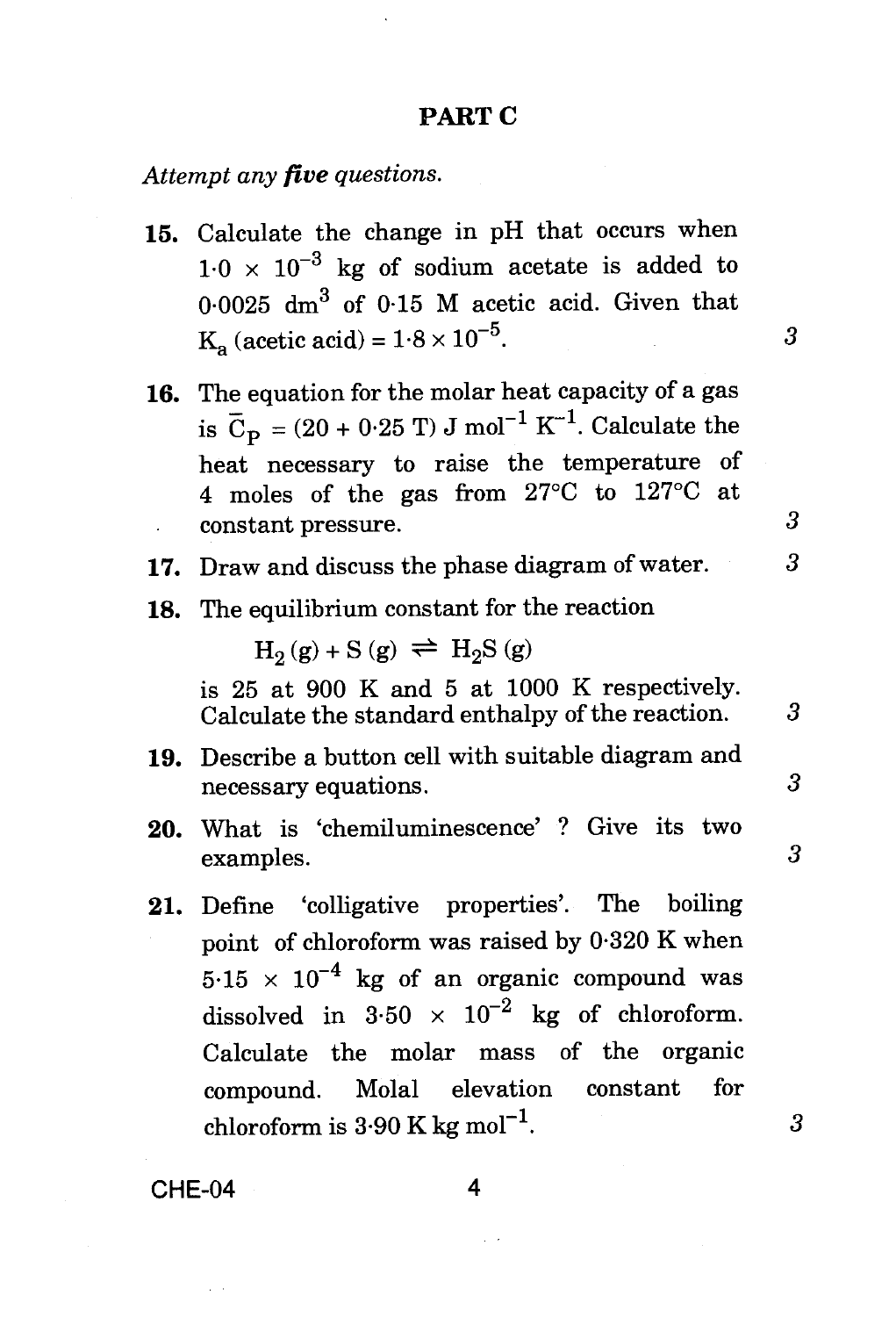### **PART D**

*Attempt any five questions.* 

- 22. Two electrolytic cells, one containing silver nitrate solution and the other copper sulphate solution, were connected in series. A steady current of 2 A was passed through them until 0.003 kg of silver was deposited at the cathode of the first cell. How long did the current flow ? What mass of copper was deposited in the second cell ?
- 23. With a given volume of an organic solvent, show that a multi-step extraction is more beneficial than a single step extraction.
- 24. Draw and explain the pV isotherms of  $CO<sub>2</sub>$  as obtained by Andrews. *4*
- 25. The acid hydrolysis of methyl acetate is a pseudo first order reaction. The reaction mixture (2 mL) was titrated with alkali (0.5 M) as a function of time. The data is given below :

| Time(s)                        |  | 600   1200   2400                | $\infty$ |
|--------------------------------|--|----------------------------------|----------|
| Vol. of alkali<br>used $(cm3)$ |  | 16.3   17.2   18.1   19.0   26.2 |          |

Calculate the rate constant. *4* 

**CHE-04 P.T.O.** 

4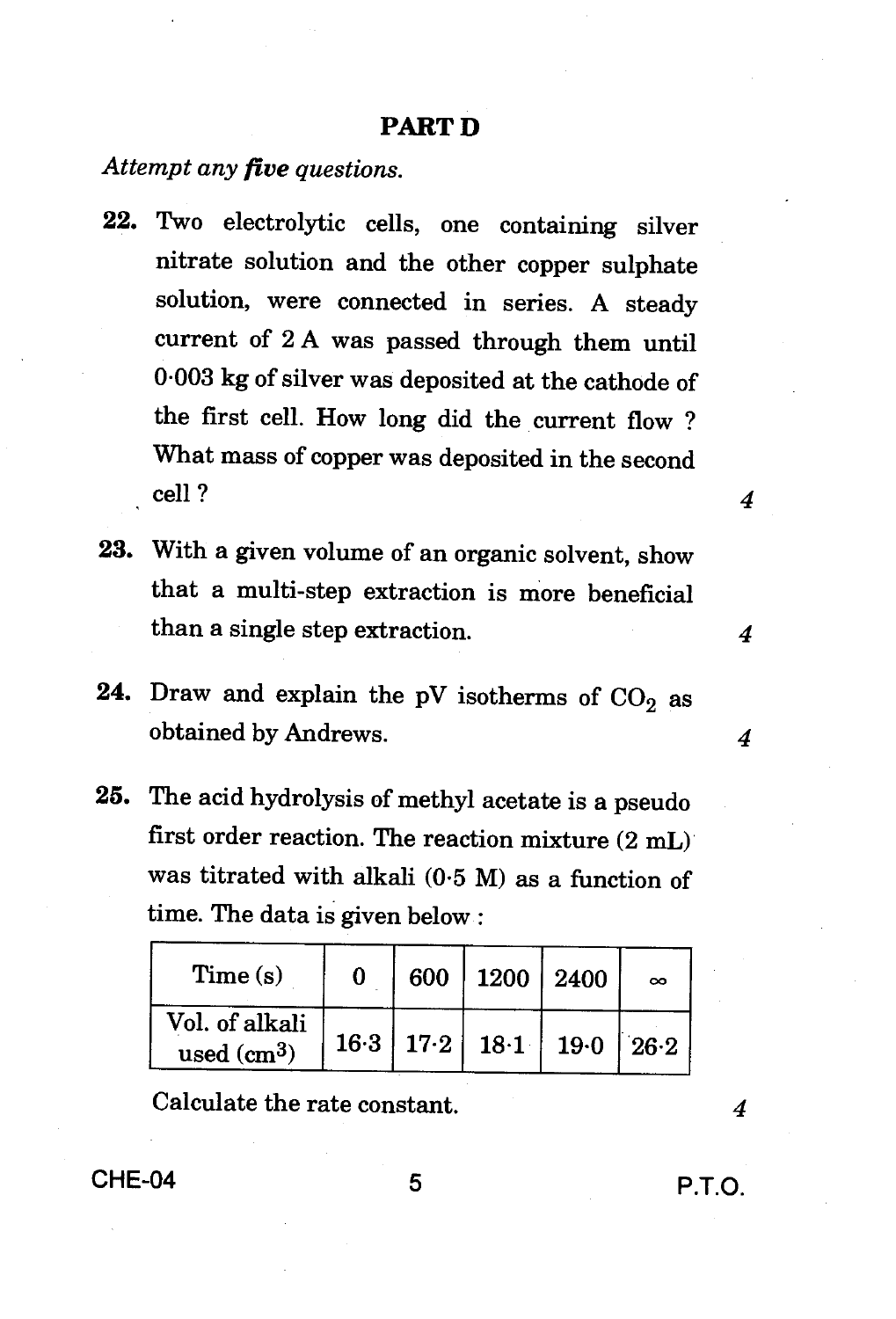### 26. In the formation of ammonia

 $N_2$  (g) + 3H<sub>2</sub> (g)  $\Rightarrow$  2NH<sub>3</sub> (g) the rate of consumption of hydrogen at a particular instant is  $3.46 \times 10^{-3}$  Ms<sup>-1</sup>. What is

the rate of consumption of  $N_2$  and the rate of formation of ammonia ? *4* 

- 27. Show that the total entropy change for an isothermal reversible expansion and reversible compression is zero whereas the total entropy change for an isothermal irreversible expansion and reversible compression is greater than zero. *4*
- 28. Explain Linde's method for the liquefaction of a gas with the help of a diagram. *4*

### **CHE-04** 6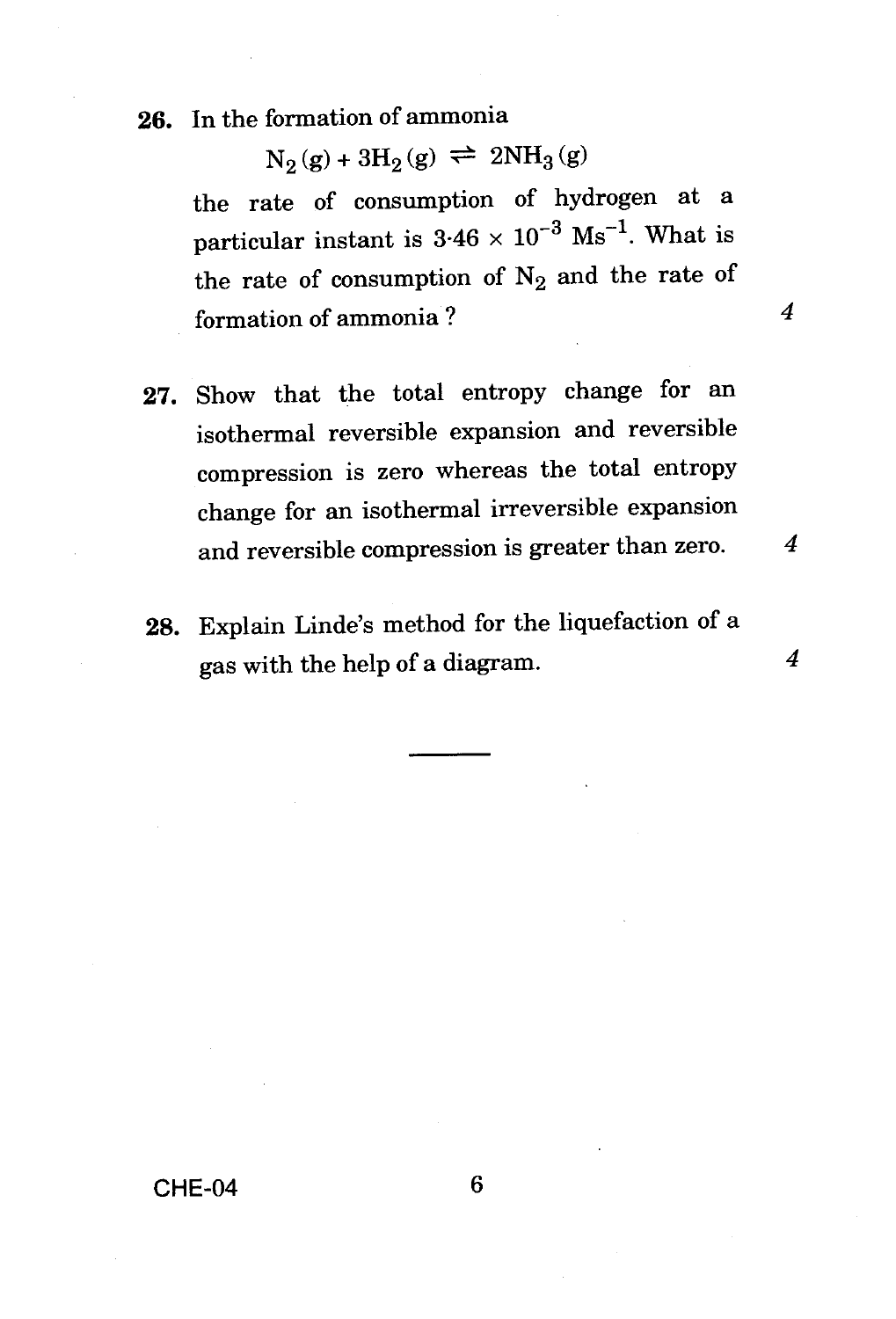सी.एच.ई.-04

# विज्ञान स्नातक (बी.एस सी.)

# सत्रांत परीक्षा

# जून, 2014

# रसायन विज्ञान सी.एच.ई.-04:भौतिक रसायन

समय : 2 घण्टे

 $\hat{b}$ 

अधिकतम अंक : 50

| नोट : सभी भागों के उत्तर दीजिए । क, ख, ग और घ सभी भागों में<br>से <b>पाँच–पाँच</b> प्रश्नों के उत्तर दीजिए । |                                                     |   |  |  |  |  |  |
|--------------------------------------------------------------------------------------------------------------|-----------------------------------------------------|---|--|--|--|--|--|
| [Ag का परमाणु द्रव्यमान = 107.9 g mol <sup>-1</sup>                                                          |                                                     |   |  |  |  |  |  |
|                                                                                                              | Cu का परमाणु द्रव्यमान = 63.5 g mol <sup>-1</sup> ] |   |  |  |  |  |  |
|                                                                                                              | भाग क                                               |   |  |  |  |  |  |
|                                                                                                              | किन्हीं <b>पाँच</b> प्रश्नों के उत्तर दीजिए ।       |   |  |  |  |  |  |
| 1.                                                                                                           | गैस स्थिरांक $R$ का S.I. मात्रक क्या होता है ?      | 1 |  |  |  |  |  |
|                                                                                                              | 2. डाल्टन का आंशिक दाब का नियम लिखिए।               | 1 |  |  |  |  |  |
|                                                                                                              | 3. ठोसों के संदर्भ में 'जालक' की परिभाषा लिखिए।     | 1 |  |  |  |  |  |
|                                                                                                              | हम कब यह कहते हैं कि कार्य किया गया है ?            |   |  |  |  |  |  |

 $\overline{7}$ 

### **CHE-04**

P.T.O.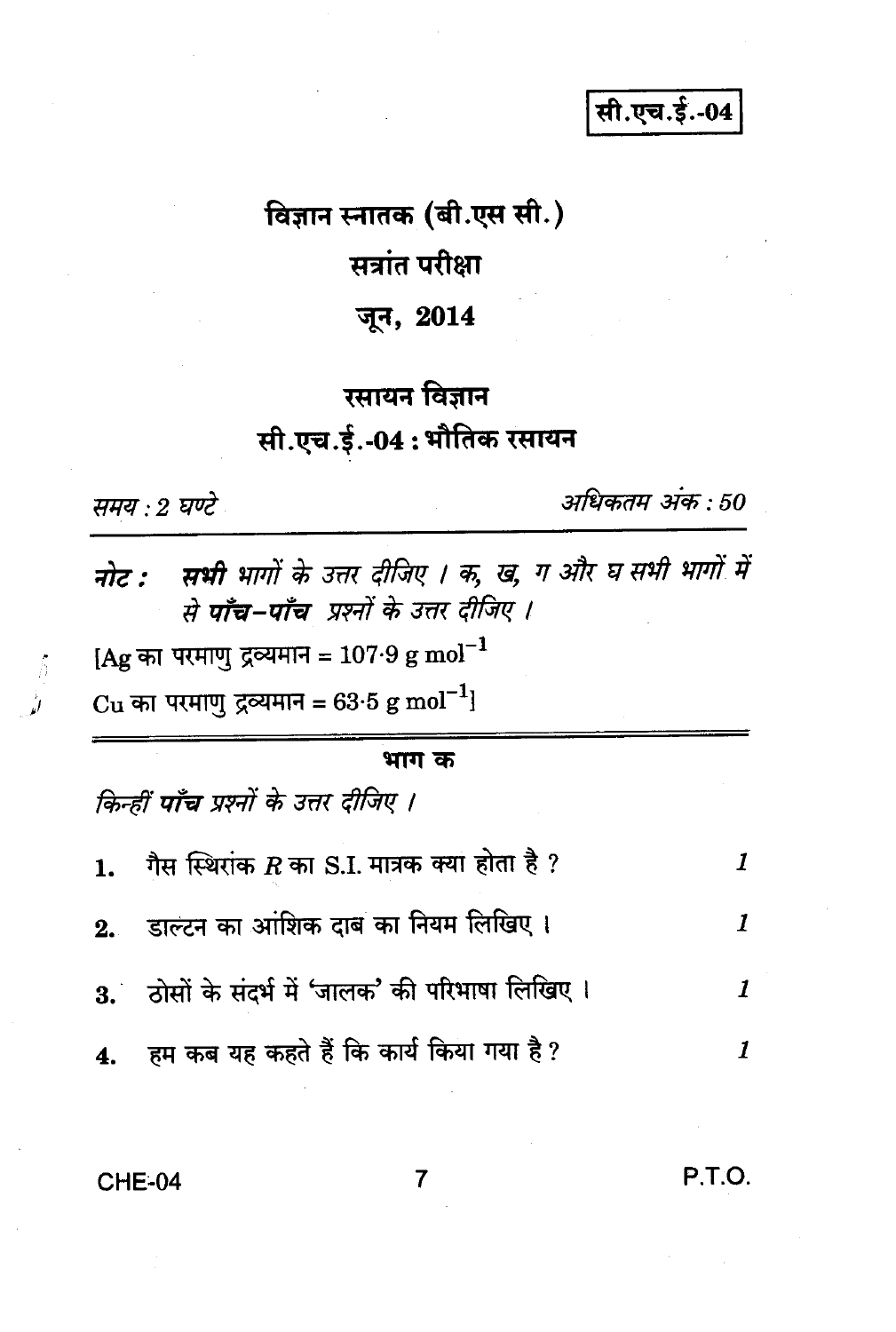किसी प्रबल अम्ल की किसी प्रबल क्षारक 5. द्वारा उदासीनीकरण एन्थैल्पी का मान स्थिर क्यों होता है ?

 $\boldsymbol{1}$ 

 $\boldsymbol{1}$ 

 $\boldsymbol{1}$ 

- क्या हम किसी अनादर्श विलयन के दो घटकों को प्रभाजी 6. आसवन द्वारा अलग कर सकते हैं ?
- एथानॉल का क्वथनांक ग्लिसरॉल से कम होता है। व्याख्या 7. कीजिए ।

CHE-04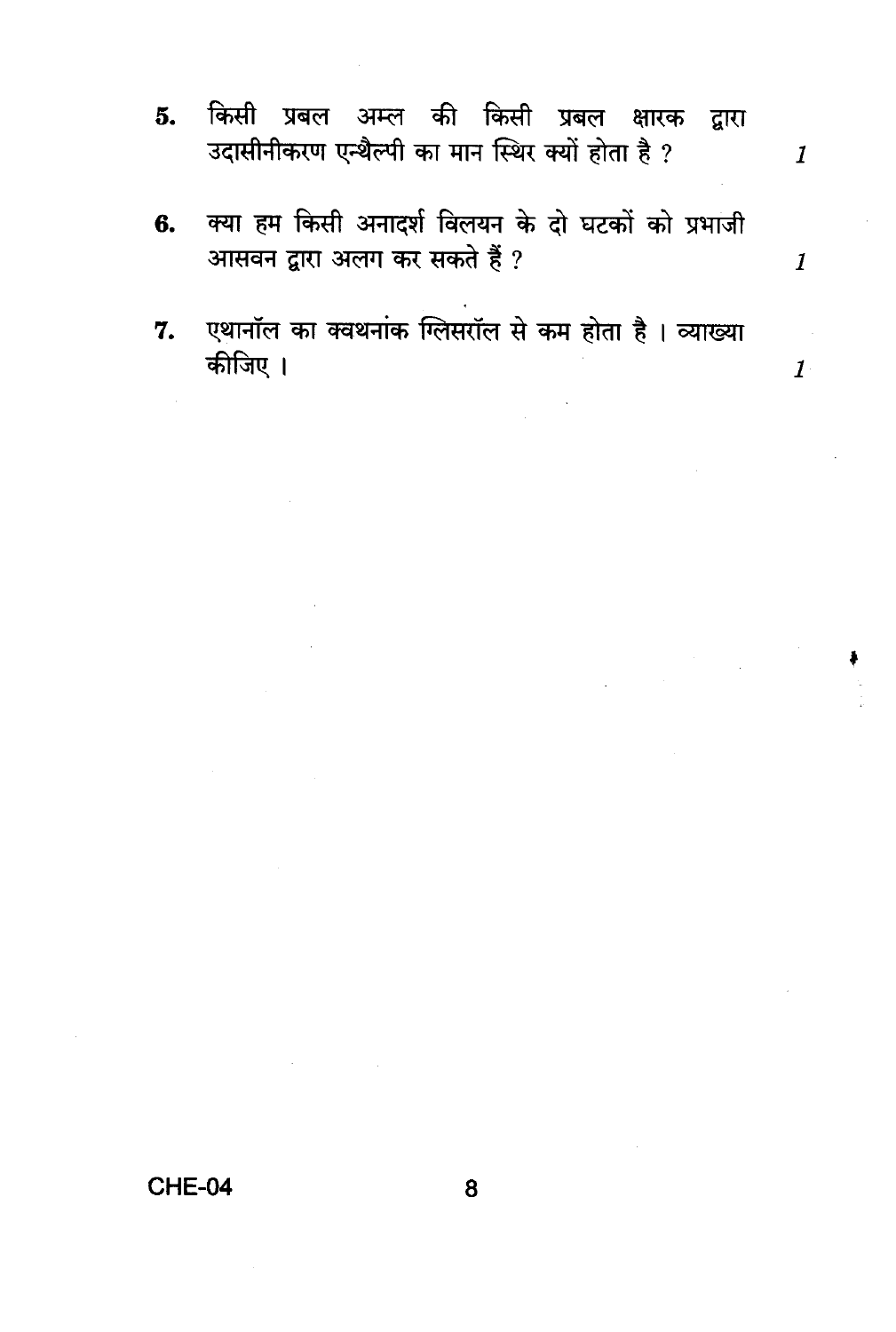#### भाग ख

### किन्हीं **पाँच** प्रश्नों के उत्तर दीजिए ।

- $300$  K पर  $CO<sub>2</sub>$  अणुओं की औसत चाल परिकलित 8. कीजिए ।
- समीकरण  $\rm dU = T\,dS$  p  $\rm dV$  से आरंभ करके 9. निम्नलिखित मैक्सवेल संबंध को व्युत्पन्न कीजिए:

$$
\left(\frac{\partial \mathbf{T}}{\partial \mathbf{V}}\right)_{\mathbf{S}} = -\left(\frac{\partial \mathbf{P}}{\partial \mathbf{S}}\right)_{\mathbf{V}}
$$

10. उत्प्रेरकों के संदमन और विषाक्तन की चर्चा कीजिए ।

- 11. 298 K पर डेन्यल सेल का सेल विभव ज्ञात कीजिए यदि  $\rm Zn^{2+}$  और  $\rm Cu^{2+}$  आयनों की सांद्रताएँ क्रमश: 2 M और  $1.5 M$  हों। (दिया गया है:  $E^{\circ} = 1.1 V$ )
- 12. साबनों और अपमार्जकों के निर्मलक के रूप में क्रिया पर संक्षिप्त टिप्पणी लिखिए ।
- 13. टिन्डल प्रभाव क्या होता है ?
- 14. काय केंद्रित घनीय एकक सेल और फलक केंद्रित घनीय एकक सेल में कितने परमाणु होते हैं ? व्याख्या कीजिए ।  $\boldsymbol{2}$

CHE-04

 $\boldsymbol{2}$ 

 $\cdot$  2

 $\boldsymbol{2}$ 

 $\boldsymbol{2}$ 

 $\overline{2}$ 

 $\boldsymbol{2}$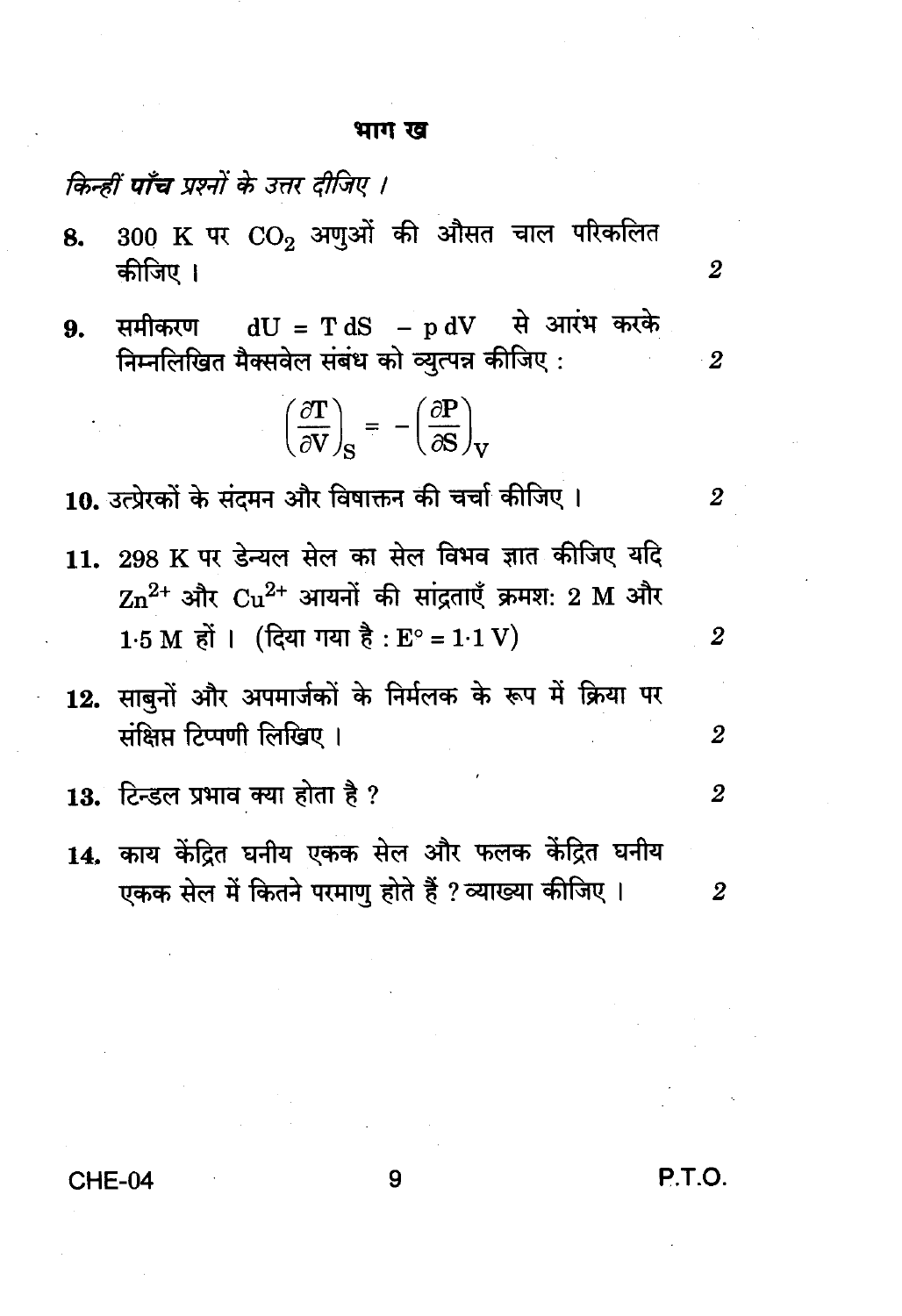#### भाग ग

# किन्हीं **पाँच** प्रश्नों के उत्तर दीजिए ।

- 15. 0.15 M ऐसीटिक अम्ल के 0.0025 dm<sup>3</sup> विलयन में  $1.0 \times 10^{-3}$  kg सोडियम ऐसीटेट डालने पर हुए pH में परिवर्तन का परिकलन कीजिए । दिया गया है – ऐसीटिक अम्ल के लिए  $K_a = 1.8 \times 10^{-5}$ .
- 16. किसी गैस की मोलीय ऊष्मा धारिता का समीकरण  $\bar{C}_\text{D} = (20 + 0.25 \text{ T}) \text{ J mol}^{-1} \text{ K}^{-1} \text{ R}$ । स्थिर दाब पर इस गैस के 4 मोल का ताप 27°C से 127°C तक बढाने के लिए आवश्यक ऊष्मा की मात्रा को परिकलित कीजिए।
- 17. जल का प्रावस्था आरेख बनाइए और उसकी चर्चा कीजिए।
- 18. अभिक्रिया  $H_2(g) + S(g) \implies H_2S(g)$  के लिए साम्य स्थिरांक के मान क्रमश: 900 K पर 25 और 1000 K पर 5 हैं । इस अभिक्रिया की मानक एन्थैल्पी ज्ञात कीजिए ।
- 19. बटन सेल को उचित चित्र द्वारा वर्णित कीजिए और आवश्यक समीकरण दीजिए ।
- 20. 'रासायनिक-संदीप्ति' क्या होती है ? इसके दो उदाहरण दीजिए ।
- 21. 'अणसंख्य गुणधर्मों' की परिभाषा दीजिए ।  $3.50 \times 10^{-2}$  kg क्लोरोफॉर्म में 5.15  $\times\,10^{-4}$  kg कार्बनिक यौगिक घोलने से क्लोरोफॉर्म का क्वथनांक 0.320 K बढ गया । कार्बनिक यौगिक का मोलर द्रव्यमान ज्ञात कीजिए । क्लोरोफॉर्म का मोलल उन्नयन स्थिरांक 3.90 K kg mol<sup>-1</sup> है।

CHE-04

3

3

3

3

3

 $\boldsymbol{\beta}$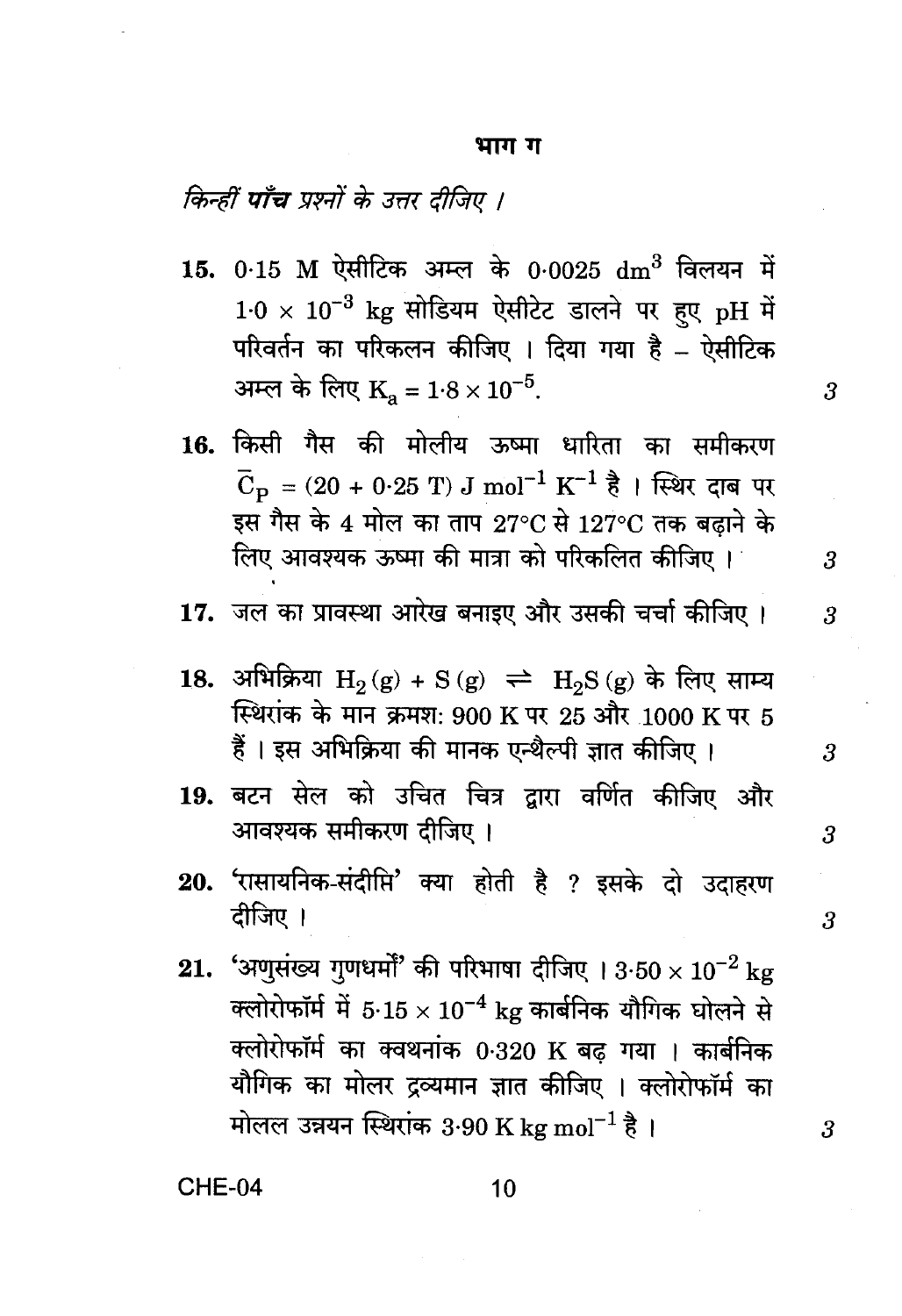#### भाग घ

### किन्हीं **पाँच** प्रश्नों के उत्तर दीजिए ।

- 22. दो विद्युत-अपघटनी सेलों को श्रेणी में जोड़ा गया जिनमें से एक में सिल्वर नाइट्रेट विलयन और दसरे में कॉपर सल्फ़ेट विलयन विद्युत-अपघटय के रूप में थे। उन सेलों में 2 A की अविरल विद्यत-धारा उस समय तक प्रवाहित की गई जब तक पहले सेल के कैथोड पर 0.003 kg सिल्वर निक्षेपित नहीं हो गया । परिकलित कीजिए कि विद्युत्-धारा कितने समय तक प्रवाहित की गई। दूसरे सेल में निक्षेपित कॉपर का द्रव्यमान भी ज्ञात कीजिए ।
- 23. किसी कार्बनिक विलायक के दिए गए आयतन के लिए दर्शाइए कि एकल-पद निष्कर्षण की तुलना में बह-पद निष्कर्षण अधिक लाभदायक होता है।
- 24. ऐन्ड्रज़ द्वारा प्राप्त कार्बन डाइऑक्साइड के लिए pV समताप रेखाएँ चित्रित कीजिए और उनकी व्याख्या कीजिए ।
- 25. मेथिल ऐसीटेट का अम्ल जल-अपघटन छदम प्रथम कोटि की अभिक्रिया है। अभिक्रिया मिश्रण (2 mL) का क्षार (0.5 M) द्वारा अनुमापन, समय के निश्चित अंतराल पर, किया गया जिससे निम्नलिखित आँकड़े प्राप्त हुए:

| समय (s)                                  | 0 | 600   1200   2400                | $\infty$ |
|------------------------------------------|---|----------------------------------|----------|
| क्षार का प्रयुक्त<br>आयतन $\rm \ (cm^3)$ |   | 16.3   17.2   18.1   19.0   26.2 |          |

दर नियतांक परिकलित कीजिए ।

CHE-04

P.T.O.

4

11

4

4